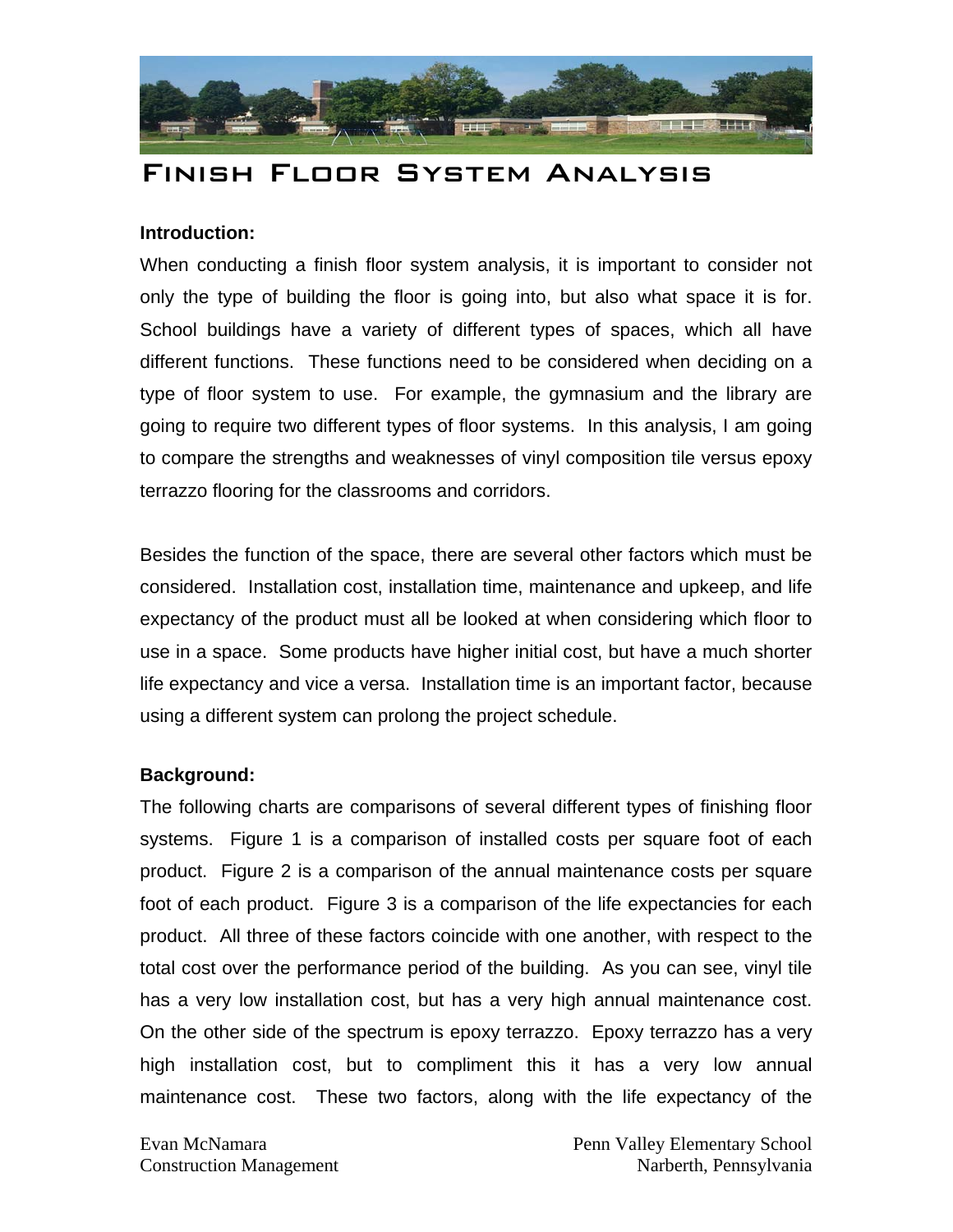

product, are all very important to consider when designing a finishing floor system for the building space.



Installed Cost / SF

Evan McNamara **Penn Valley Elementary School** Construction Management Narberth, Pennsylvania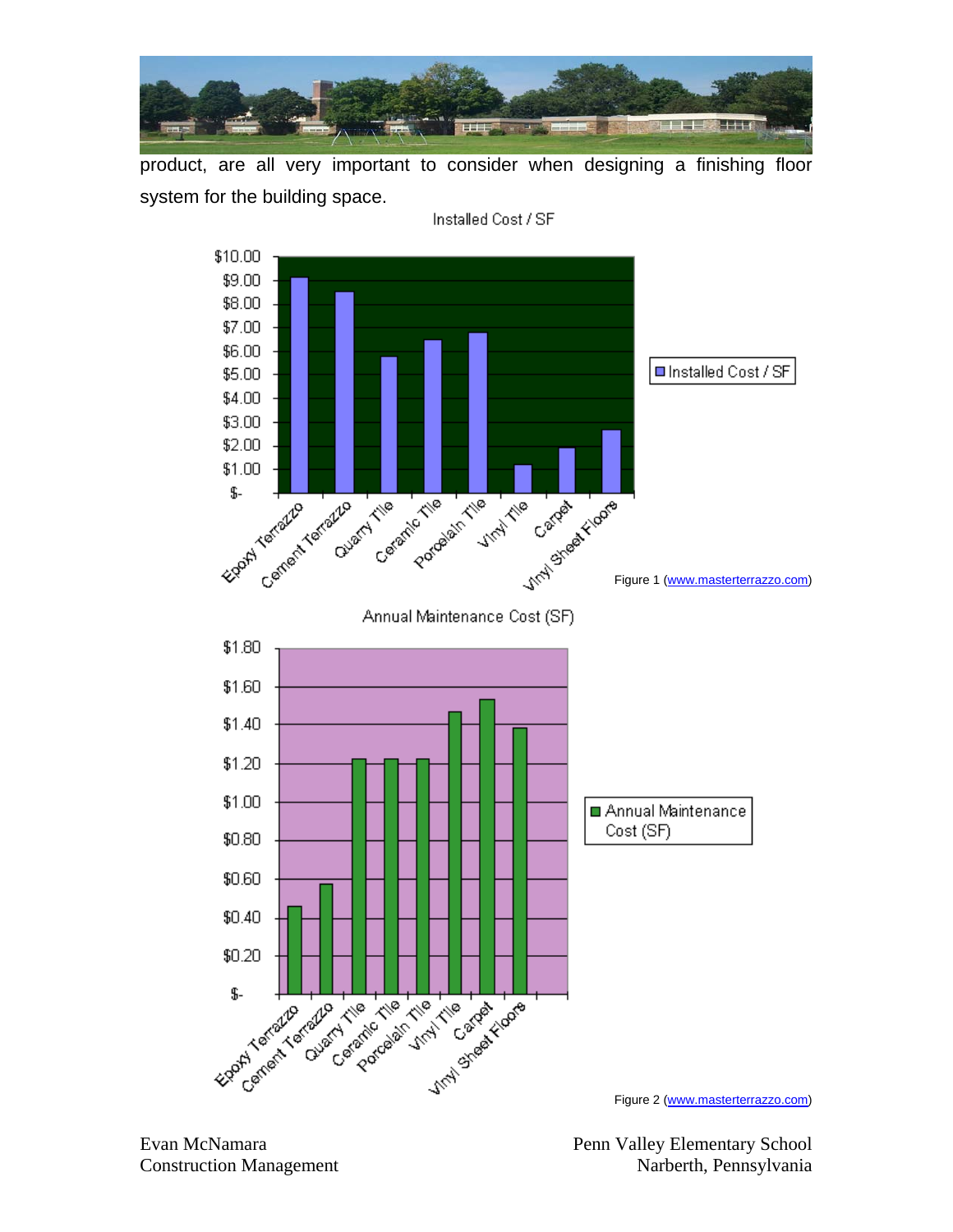

45 40 35 30 25 **■Life Expectancy (Years)** 20 15  $10$ 5 Clarente de Paris 16 Figure 3 (www.masterterrazzo.com) Completed Marie of Economic Campaign **Architect Michael** Condition

Life Expectancy of Finishes

When combining installation cost, annual maintenance cost, and replacement cost due to the predicted life expectancy, the total project cost can be looked at over an extended period of time. This comparison tells the owner how much the product will cost over the performance period of the building. This analysis should be the deciding factor when comparing two different types of finishing floor systems. Figure 4 is a comparison of the installed, maintenance, and replacement costs for several different products.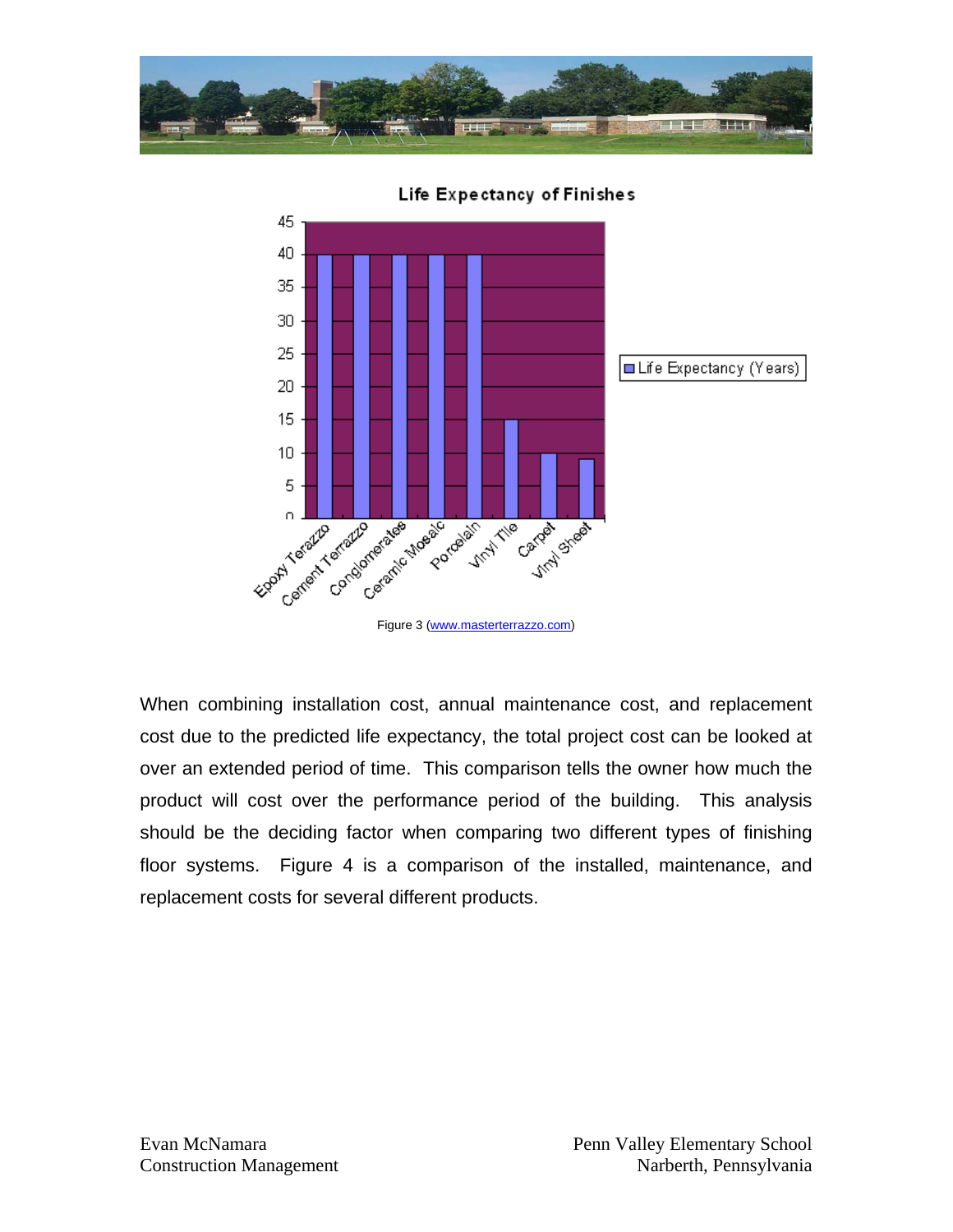



Figure 4 (www.masterterrazzo.com)

#### **Problem Statement:**

For the Penn Valley Elementary School renovation, the proposed finishing floor system was vinyl composition tiles in the classrooms, corridors, and cafeteria and carpet in the library. Both of these products have low installation costs and are not labor intensive. The problem here is not seen upfront, because the owner thinks he is saving money by using these low cost products. The problem will exist 20 to 40 years down the road, when these floor systems have to be replaced after years of maintenance and upkeep costs.

# **Solution: Epoxy Terrazzo vs. Vinyl Composition Tile**

I am proposing to install an epoxy terrazzo flooring system in the corridors and cafeteria, instead of vinyl composition tile. These are both high-traffic areas, so they will be required to withstand a lot of wear and tear. An epoxy terrazzo floor is much more durable than a vinyl composition tile (VCT). Although the epoxy terrazzo has a much higher installation cost compared to vinyl composition tile, the life expectancy is more than double that of the VCT. In addition, the vinyl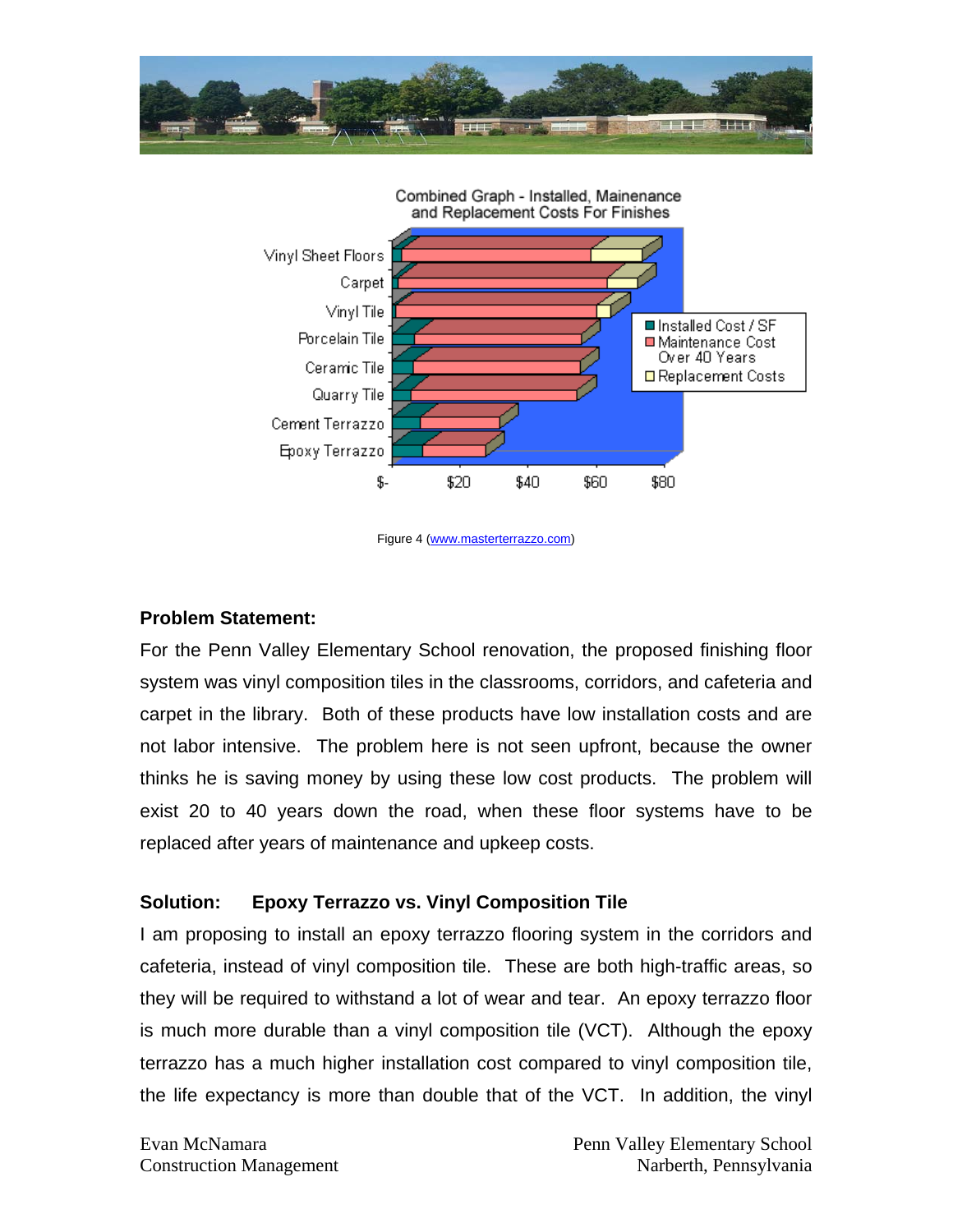

composition tile has a much higher annual maintenance cost compared to the epoxy terrazzo. So as the VCT appears to be a better deal, the epoxy terrazzo will prove to be more cost effective throughout the performance period of the building. The following compares these two floor systems over a long term period.

| <b>Epoxy Terrazzo vs. Vinyl Composition Tile</b> |              |                             |                                      |                           |                                                     |  |  |  |  |
|--------------------------------------------------|--------------|-----------------------------|--------------------------------------|---------------------------|-----------------------------------------------------|--|--|--|--|
| CORRIDORS and CAFETERIA: 14,364 S.F.             |              |                             |                                      |                           |                                                     |  |  |  |  |
|                                                  | Cost / S.F.  | <b>Installation</b><br>Cost | Annual<br>Maintenance<br>Cost / S.F. | Life<br><b>Expectancy</b> | <b>Long Term</b><br><b>Cost (After</b><br>50 years) |  |  |  |  |
|                                                  |              |                             |                                      |                           |                                                     |  |  |  |  |
| Terrazzo                                         | \$12.95/S.F. | \$186,014                   | \$0.45/S.F.                          | 50 years                  | \$509,204                                           |  |  |  |  |
|                                                  |              |                             |                                      |                           |                                                     |  |  |  |  |
| <b>VCT</b>                                       | \$2.98/S.F.  | \$43,805                    | \$0.90/S.F.                          | 20 years                  | \$777,795                                           |  |  |  |  |

Over a period of 50 years, the cost of VCT is considerably higher than the cost of terrazzo. If using the terrazzo floor, there would be a cost savings of \$268,591 after 50 years. The reason for this is not the initial installation cost, but rather the life expectancy and the annual maintenance cost of the two different products. The VCT floor system has double the annual maintenance costs per square foot compared to the terrazzo floor. Also, the life expectancy of the terrazzo floor is two and a half times longer than the VCT. That means within the 50 year period, the VCT had to be ripped out and re-installed two additional times compared to the terrazzo floor which is a one and done installation fee for the long term time period.

The other aspect to consider is the impact that these finishing floor systems have on the project schedule. The epoxy terrazzo floor requires a two man crew, and it would take the crew 72 days, or 14 weeks, to install in the corridor and cafeteria. The vinyl composition tile can be placed with a single man crew and would take 29 days, or 6 weeks, to install. The terrazzo requires an additional 8 weeks to install and would negatively impact the project schedule. There would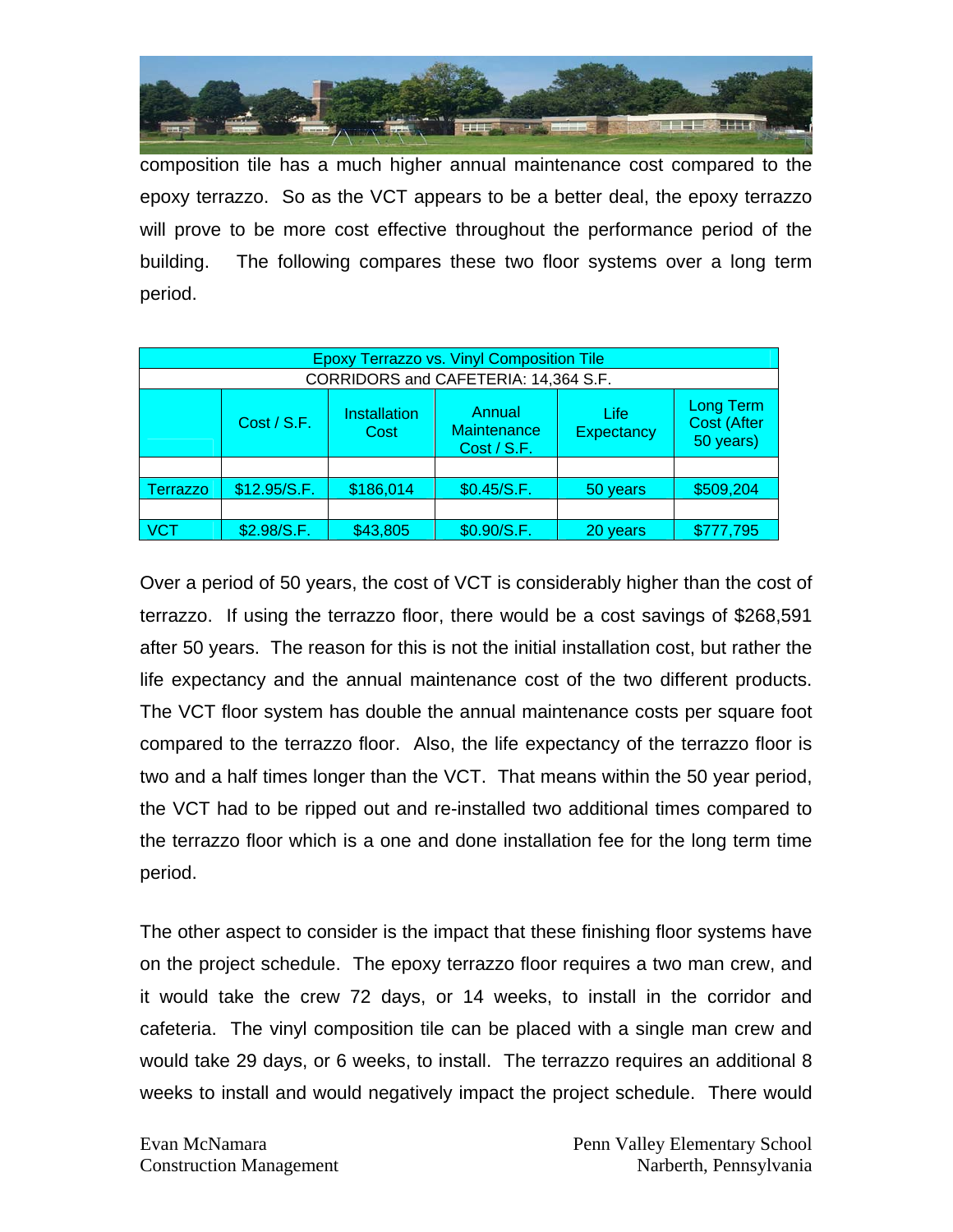

be a cost associated with this longer installation period, but the long term durability of the terrazzo floor would compensate for this cost over the performance period of the building.

Another issue with the terrazzo floor is the extra curing time. Terrazzo requires extra time to cure before it can be completed with a finishing coat. The floor can not be disturbed or walked on until it is finished. Conflicts could arise where other contractors are not able to access certain parts of the building, especially when laying the corridor floors. The construction manager would have to coordinate this issue with other trades, to minimize conflicts and to minimize the impact of the schedule. The problem would not be as severe at Penn Valley Elementary School, however. Most of the typical classrooms have exterior doors. This would give contractors an option of completing work in the classrooms, while the terrazzo is being installed in the corresponding corridor. Accessing these classrooms through the exterior doors will help eliminate negative impacts on the schedule, as well as reducing conflicts between contractors.

# **Carpet vs. Vinyl Composition Tile**

I am proposing to install carpets in the classrooms, instead of vinyl composition tile. Both products are ideal to use in classrooms and are easy to install. The difference maker is the long term cost. VCT has a slightly smaller initial cost, but has a higher annual maintenance cost. Carpet has somewhat of a higher installation cost, but has a lower annual maintenance cost. The costs are fairly close when looked at in a short-term duration, but over the performance period of the building there is a significant difference. The following chart shows carpet versus VCT over a 50 year period.